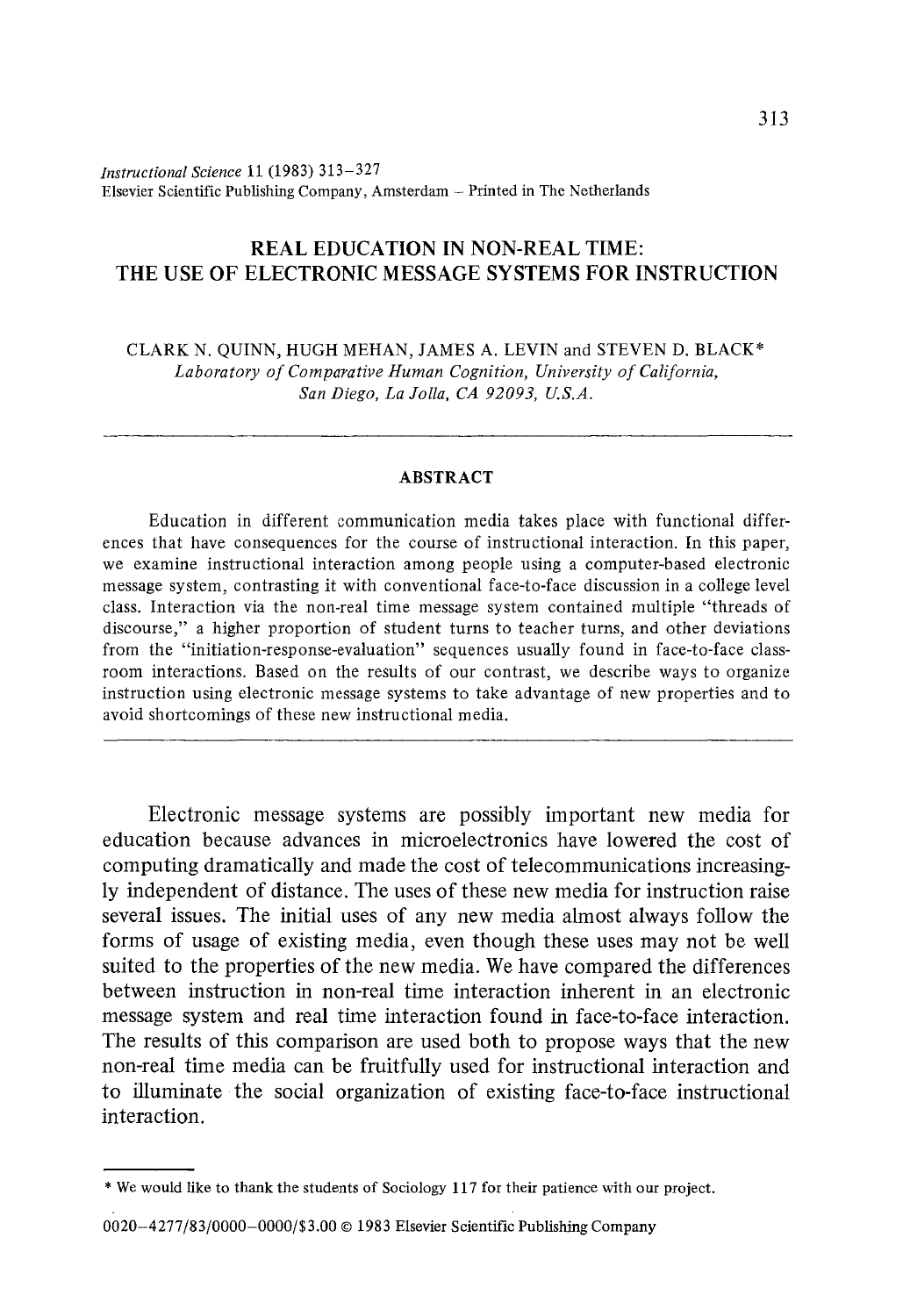### The Use of Electronic Message Systems for Education

Two common types of electronic message systems are text teleconferencing and electronic mail. Text teleconferencing systems are modeled on face-to-face meetings, and can be used to conduct meetings in "real time." Each participant types on a computer terminal, and sees the text typed by other participants. Messages generally are seen by all participants (unless the sender specifies otherwise), and the system is designed so that a message can get an immediate response.

Electronic mail systems are modeled on letters and memos typed or written on paper. In these systems, a person addresses a message to another person and transmits it, and then sometime later may receive a return message. Generally the sender does not expect to receive an immediate response. Thus, a key difference between text teleconferencing and electronic mail systems is whether the interaction is in real time (with immediate response expected) or in non-real time (without immediate response expected).

However, it is possible to add features to allow electronic mail systems to be used for real time interaction, and to add features to teleconferencing systems to allow non-real time interaction. For example an electronic mail system can immediately inform a user whenever a new message arrives and can easily send a message to a whole group of people simply by specifying the name of that group. With the addition of an immediate notification component, two or more people can use an electronic mail system for real time interaction. With the group list feature, large groups of people can engage in interaction.

Similarly, text teleconference systems, originally designed for large groups of people to interact in real time, acquire features that allow for non-real time use. Many teleconference systems have the capability of storing messages to be viewed by the other participants at a later time. In this way, the prefix "tele" takes on the added meaning of remote in time as well as remote in space (Bretz et al., 1976). The two models of "mail" and "meeting" have merged, as electronic message systems have emerged to become a communication medium with properties of its own.

Costs for electronic message systems have already been shown to be competitive with other forms of communication, and in some cases more cost-effective (Panko, 1977). The educational possibilities of non-real time message systems include spatial and temporal separation of the participants in an educational interaction, enabling participants to interact at their convenience, allowing people with radically different schedules and locations to further their education. In this study, we examined the educational costs and benefits of using an electronic message system.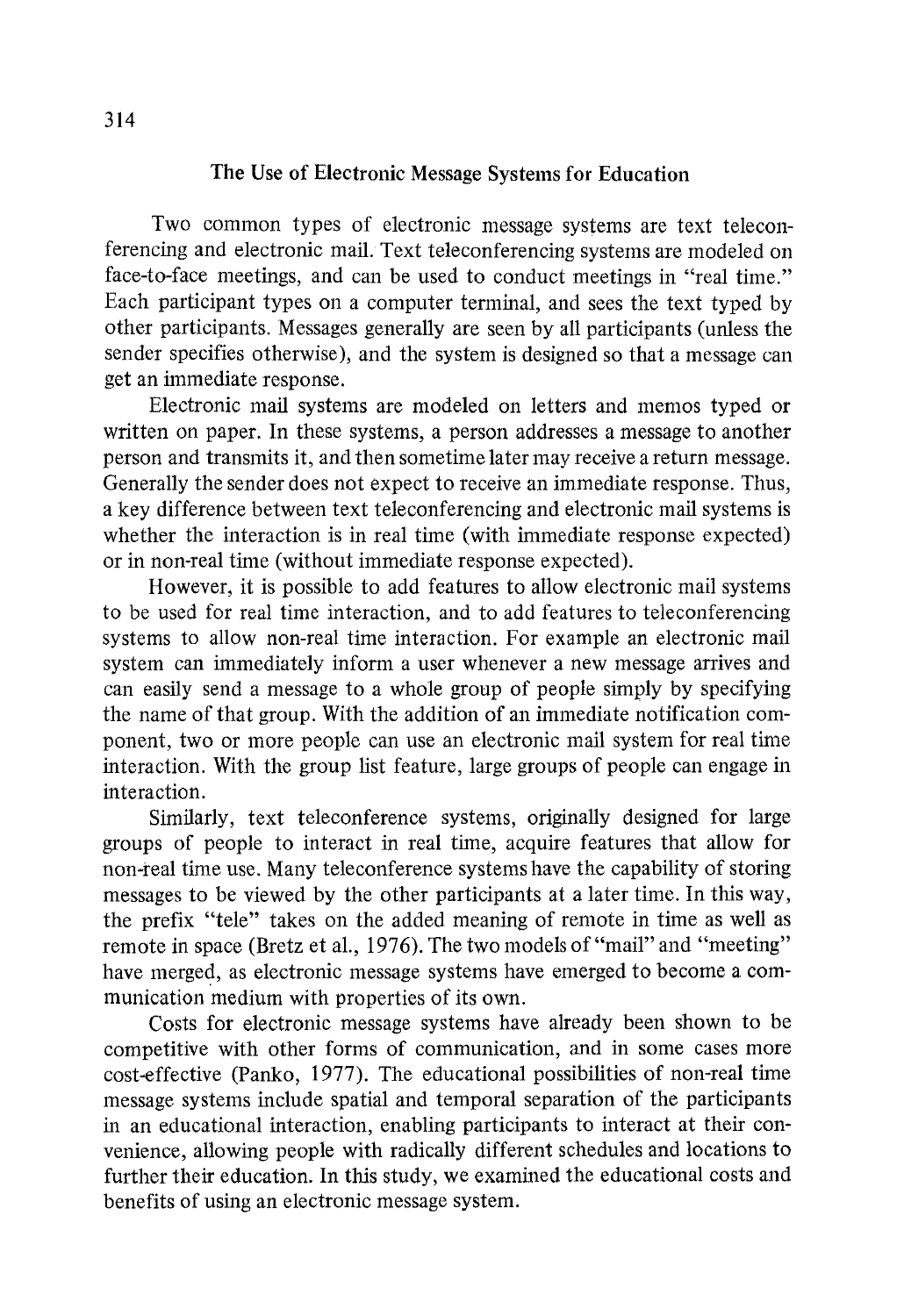### **Instruction in Real and Non-Real Time**

A course by one of the authors **(H.M.)** at the University of California, San Diego served as the setting for a comparison of instruction in real and non-real time. The course, "Classroom Interaction", is routinely conducted in a discussion format. For the purposes of this study, the Spring 1980 class was divided into two groups. One group participated in face-to-face discussions in the regular classroom setting, while the other group participated in discussions via an electronic message system known as MSG (Black and Levin, 1980). The same course instructor led the electronic message discussion and the classroom discussion for the three week period of the study.

Each student in the electronic message interaction group received both written and verbal instructions on the use of the message system and the location of available terminals. Students also saw a demonstration of the use of the MSG system. Messages could be sent to the course instructor alone, to other students, or to the whole electronic message discussion group. The course instructor could also send and receive messages, as could two assistants (J.L. and S.B.) who helped with any technical problems with the system.

## **Points** of **Comparison**

At the beginning of the course, all students in the class completed a questionnaire concerning their previous computer experience. All the messages sent to the entire class were directed to a general pool of messages. The time each student in the electronic message discussion spent using the message system was recorded by the message system. These data allowed us to investigate the content, quantity and temporal organization of the electronic message discussion.

The face-to-face instructional interaction was recorded on audio tape. The academic performance of the two groups on the course material was measured by a take-home short essay question examination, given to both groups at the end of the third week of the course.

At the end of the course, each of the students in the electronic message discussion group was rated by the course instructor. This rating reflected the course instructor's evaluation of the students' amount of participation in regular classroom interaction which followed the three week electronic message interaction. With this information, comparisons could be made about the participation of the students when they were in the electronic message discussion and when those same students were in the face-to-face discussion.

A special meeting at the end of the experimental period solicited feedback from the members of the course. The comments obtained were supple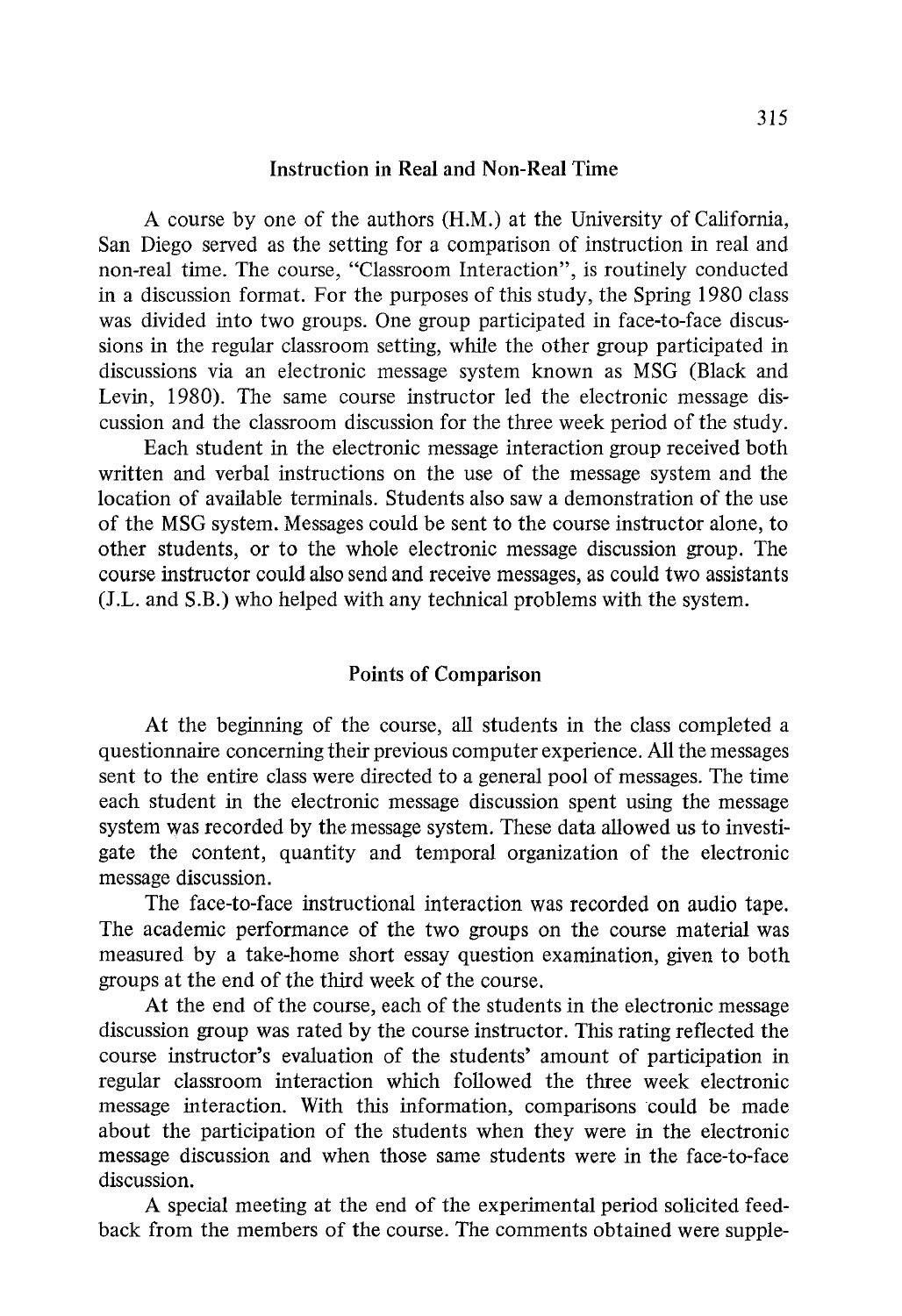mented by anonymous comments obtained from a standard university-wide course evaluation conducted at the end of each quarter by students at the University.

# **Content and Context Differences in Electronic and Face-to-Face Discussions**

Our analysis focused on the content and context properties of the electronic message discussion in contrast to face-to-face discussion. The two media exhibit functional differences which affected the interaction between the course instructor and students. One of the differences between these two media is in the spatial relation of the participants. A face-to-face discussion requires the presence of the participants in the same location. In the case of the electronic message discussion, participants may be separated by a considerable distance.

Another fundamental difference is the temporal nature of the interaction. In a face-to-face discussion, the participants must be together all at one time. In an electronic message system discussion, the participants can participate at different times. The constraints of face-to-face conversation provide for little gap or overlap between turns at talk (Sacks, Schegloff and Jefferson, 1974); thus, an answer usually follows a question soon after a question is asked in face-to-face educational interaction. A large gap is disruptive of everyday conversation. However, an answer to a question may be provided at any time after the question that prompted it when an electronic message system is used without disrupting the flow of conversation.

The temporal longevity of the interaction was also different in the two media of instruction. After a given class meeting, the face-to-face discussion has continuing representation only in the minds of the students or in any notes they took. After an electronic message exchange in the MSG system, all the public messages were available for rereading by any participant over the duration of the course.

## CONTENT DIFFERENCES

The course grades obtained by students in the two groups were compared. The scores on a course examination given to all students at the end of the third week showed no significant differences between the electronic message discussion group and the face-to-face discussion group (two-sample *t-test* for independent groups).

The distribution of instructor's questions to students in the two groups was compared. Questions from transcripts of the audiotape of face-to-face discussions and texts of electronic message system discussion were compared using the typology in Mehan (1979). This typology divides questions into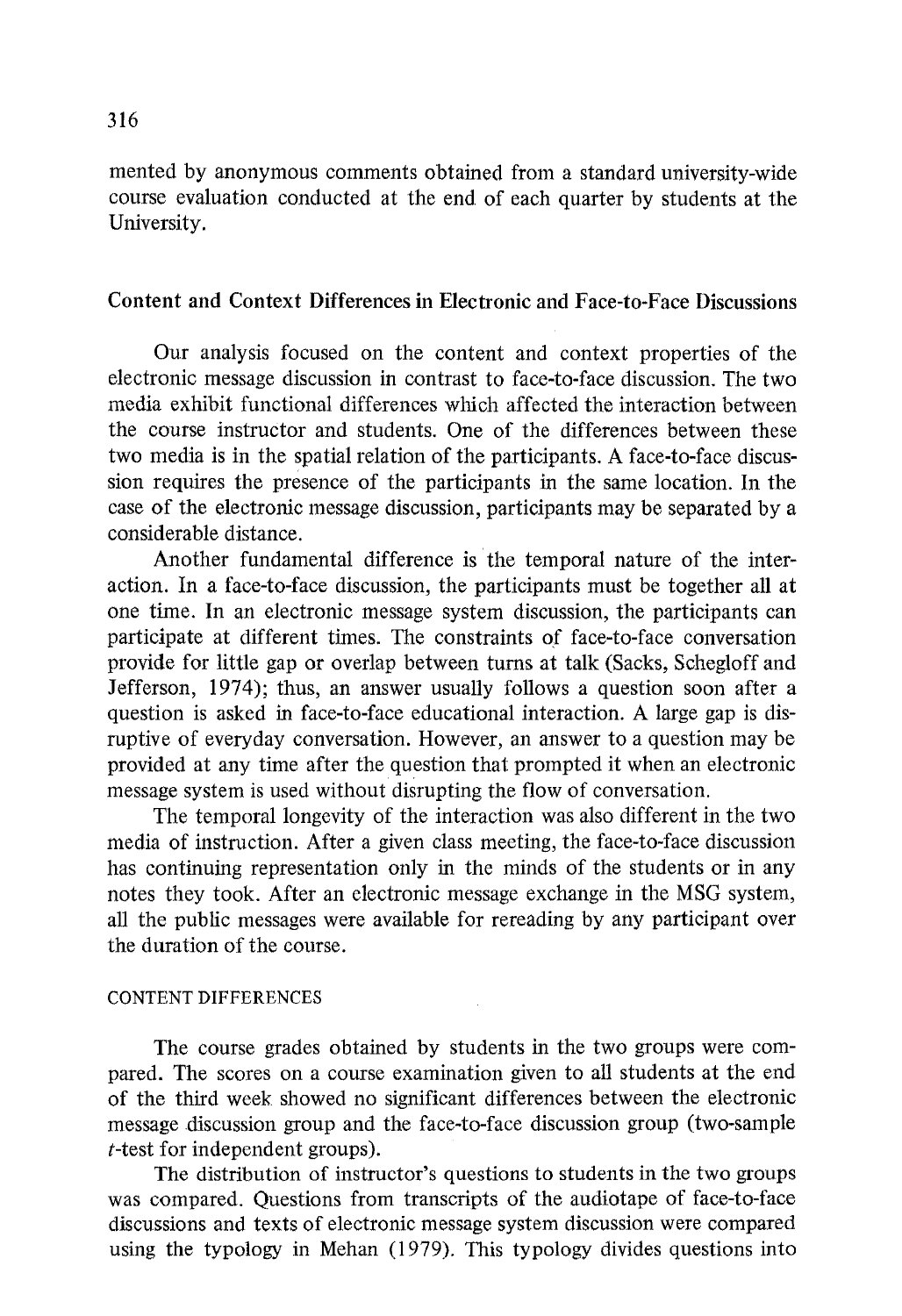#### TABLE I

Comparison of Course Grades

|                                  | N           | Mean           | S.D.         |
|----------------------------------|-------------|----------------|--------------|
| Message group<br>Classroom group | $21*$<br>23 | 37.43<br>36.78 | 3.76<br>4.89 |

\* One student's grade was unavailable. Degrees of freedom  $= 40$ 

 $t = 0.493$ 

 $p > 0.05$ 

TABLE II

Comparison of Question Types

|         | N directed<br>to Ss in<br>face-to-face<br>interaction | N directed<br>to Ss in<br>electronic<br>interaction |
|---------|-------------------------------------------------------|-----------------------------------------------------|
| Choice  |                                                       |                                                     |
| Product | 15                                                    | 21                                                  |
| Process | 42                                                    |                                                     |

three groups: choice questions, product questions, and process questions. Choice questions evoke a response from categories provided in the questions. Product questions require a "factual response." Process questions query the respondent for interpretations or opinions.

Table II shows that the teacher directed more than twice as many questions to students in face-to-face interaction as he did in the electronic interaction. Furthermore, the modal question type in the face-to-face instruction was a process question, while the modal question in the message discussion was a product question. Below is a typical example of an instructor's message sent via the electronic message system [ 1].

Example 1. Typical example of a message in the electronic message discussion.

To: class From: mehan Date: Tue Apr 15 13:11:18 1980 Subject: numbers lesson tape cc: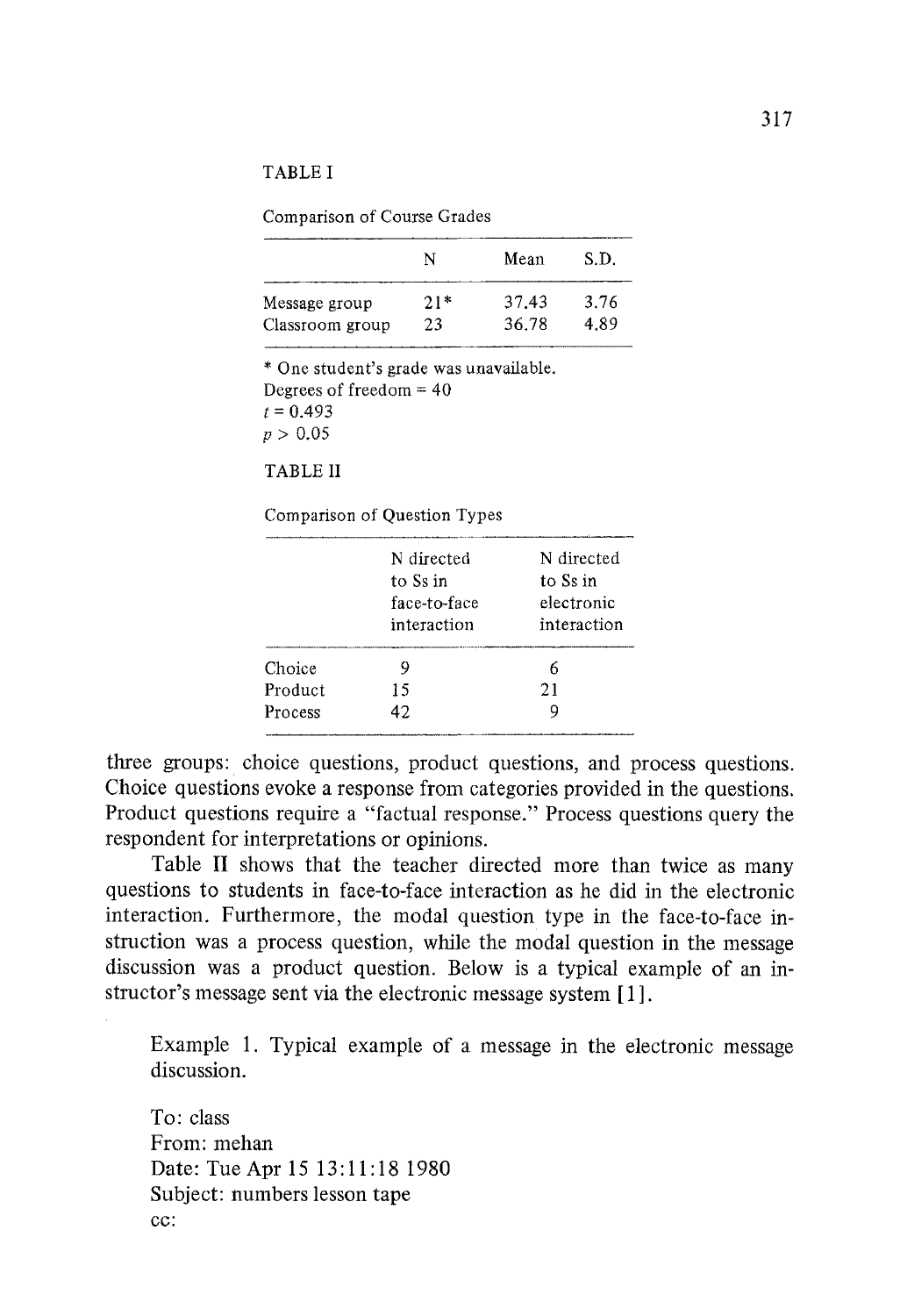Message:

I would now like you to watch the numbers lesson tape. There are copies in the playback center and Room 244. After you watch the tapes, answer the following questions:

1. which model of education do you think this tape represents?

2. What is the role of the teacher in this lesson

3. What is the role of the student in this lesson  $-$  what are the students expected to do? What is expected of them?

4. what counts as knowledge in this lesson  $-$  that is, what is being taught?

5. describe the process of learnithat is taking place in this lesson?

Here is an example of a turn in the classroom discussion.

Professor: What tells you that the attention of this lesson is focused on the teacher?

Student responses in the message discussion differed markedly from the responses of the students in the classroom discussion. Responses were, on the average, longer in the electronic message discussion than in the computer group. Computer messages were also more complex than face•to-face messages. Responses sent via the message system averaged 106 words in length, while answers provided in class averaged 12 words in length. The following examples show the considerable content and quality differences that exist between the two modes of instruction.

Here is a student's contribution to the electronic message system discussion, in response to the questions asked in Example 1.

Example 2. Student message in the electronic message discussion.

To: class From: kerry Date: Fri Apr 18 15:23:43 1980 Re: numbers lesson tape cc: Message:

well, i'm finally getting into this discussion! i'm not positive, but it looks to me like this lesson would be classified as cultural transmission. the lesson seems to be kind of a drill, with immediate repetition of the correct reponses. the student is expected to answer, loudly and promptly, with the exact word "first", "second," etc. what counts as knowledge is ability to read the correct

318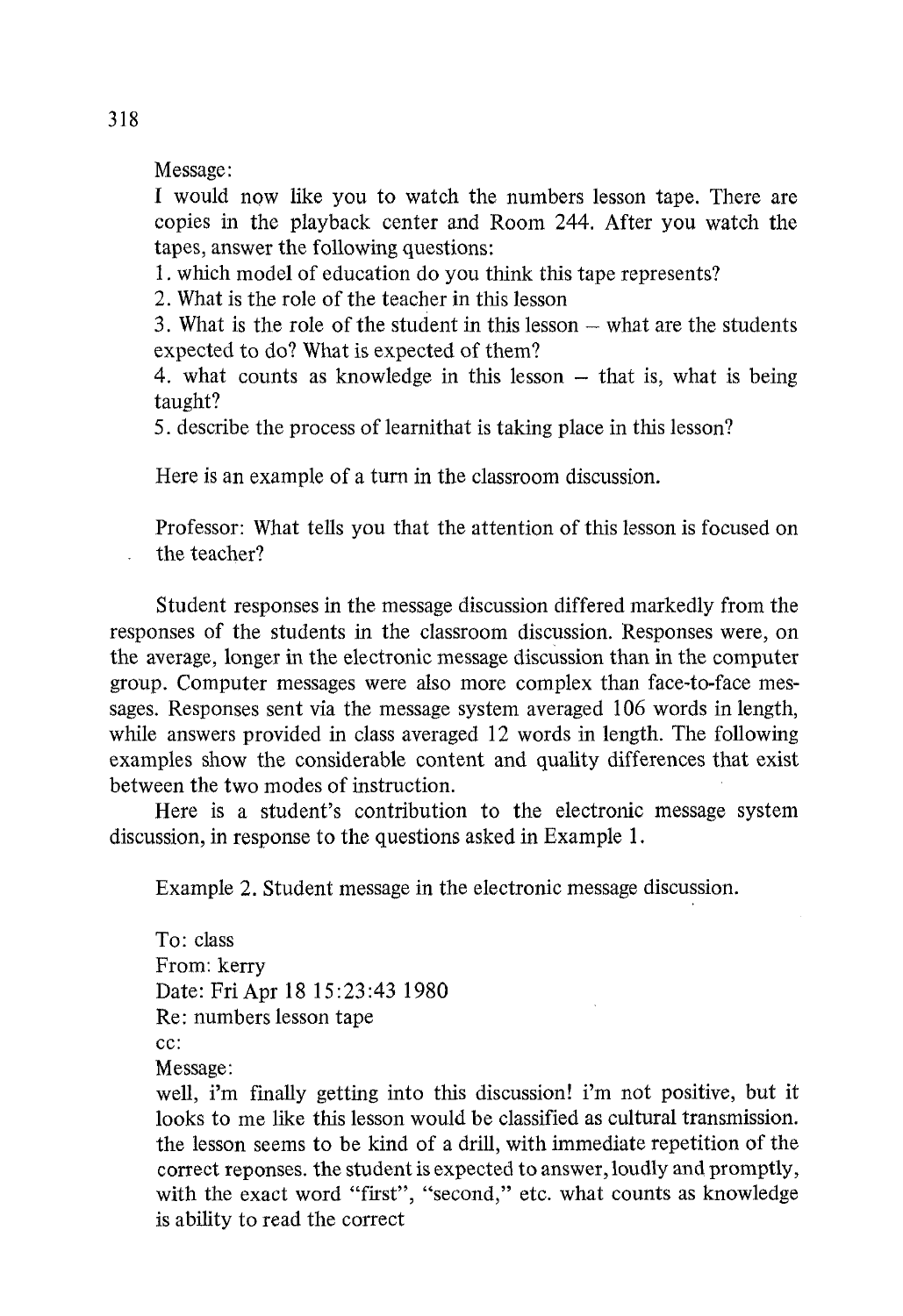word, pronounce them correctly ("...th"), and to understand the concept of 1st, 2nd, etc, so as to use it when counting. in the process of learning, individuals are asked to come up with an expected reponse. when an individual answers correcdctly, the

others are asked to chime in and repeat the answer one or more times to reinforce it. if a child is wrong, another may be

asked to "help out". there is no discussion or option for any other answer than the expected one.

suggestion to bud  $-$  with the number of messages on the ssystem now, it's getting a little confusing to sort them out. would you sign your messages, or "head" them in a way that is unique to "official" messages  $-$  e.g. those that contain questions for us to answer?

that's it for now  $-$  bye, everybody! guess we'll finally all meet in a week or two  $-$ 

kerry

This computer message is much longer than the average in-class turn (215 words to about 12). In addition, the student who sent the computer message accomplished six speech acts: she answered four questions, made a suggestion to the teacher (which was accepted and carried out), and sent a general comment. This message is a good example of how this non-real time medium can support "multiple threads of discourse" (Black et al., 1983).

### CONTEXT DIFFERENCES

The process by which learning took place in the electronic message discussion was also compared to the ways in which learning took place in the face to face discussion. We considered temporal factors, the influence of previous computer experience on academic performance, the amount of student participation in the electronic message discussion, and the sequential structure of the face-to-face and computer dialogues.

The amount of time to cover a set of questions on one topic was generally longer in the message interaction than in class discussion. Students spent from three to six days on most of the question topics, although one set of topic questions received no answers at all. In the classroom, topics were usually covered within the 90 minute class period. The average response time to questions asked in the electronic message discussion was a day and a half. The range was from roughly twenty minutes to six days. The course instructor usually responded in a day. The longest delay between a question asked by a student and an answer by the instructor was three days.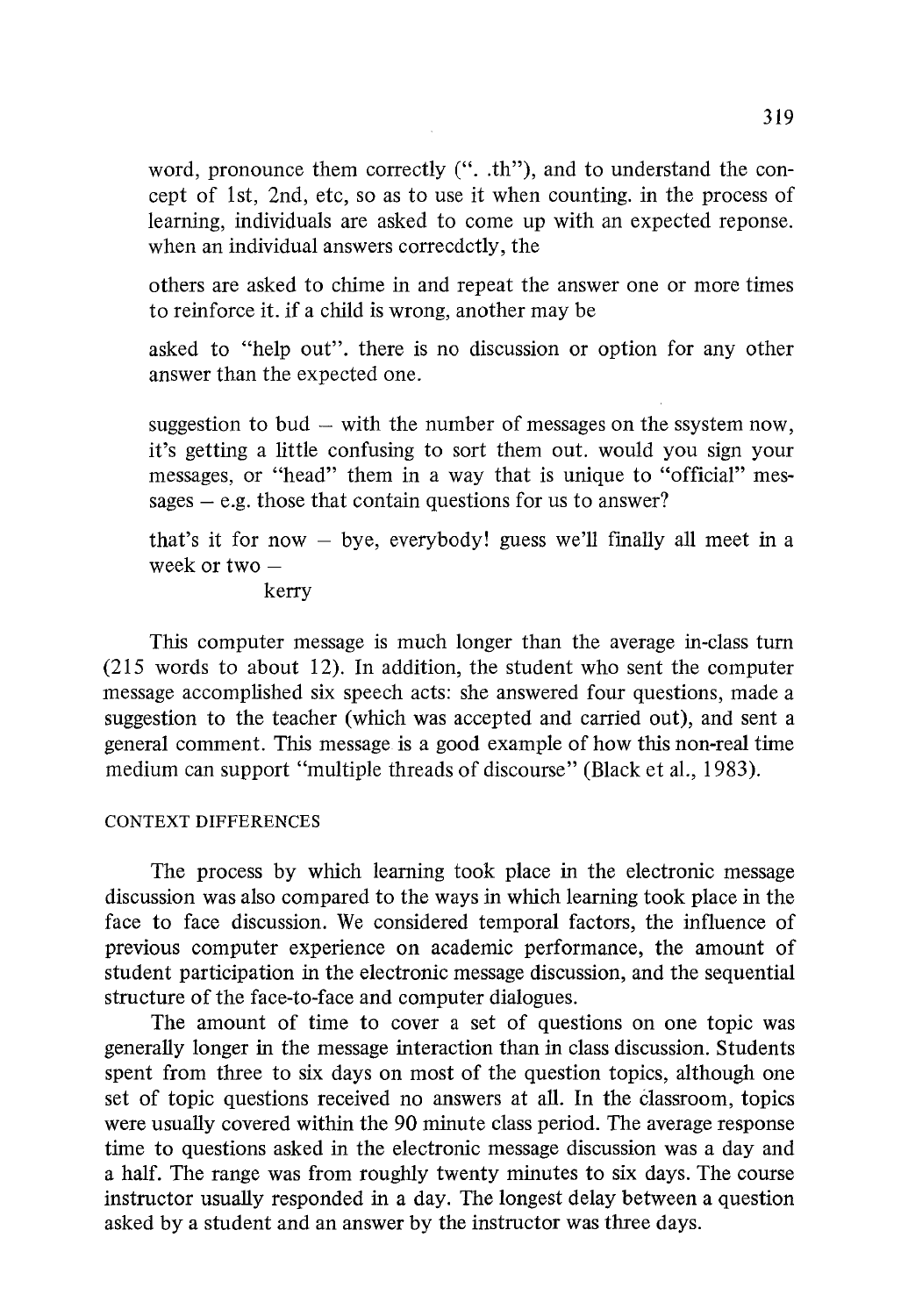### TABLE III

|                | N  | Mean  | S.D. |
|----------------|----|-------|------|
| Previous exp.  | 10 | 37.80 | 3.82 |
| No. prev. exp. | 11 | 37.09 | 3.86 |

Comparison of Student Course Grade

Degrees of freedom = 18  $t = 0.423$ 

 $p > 0.05$ 

Some students complained about this time delay factor in the electronic message discussion. They said the longer time delay in reading responses made it difficult to understand the course material. Other students had the opposite reaction to the temporal factor. They reported that the time separation allowed reflection and time to compose a coherent answer. This factor could contribute to the length of student answers, since responses in the electronic message discussion were, on the average, longer.

In addition, students spent an average of 19 minutes on the computer when reading, but an average of 47 minutes on the computer when sending a message. The difference of 28 minutes indicates how much time was spent, on the average, composing a message. The average could even be higher, as some students composed answers while not on the computer, then used the computer to send a complete message. In contrast, the average time spent in answering a response in the classroom was more on the order of seconds.

Students' previous experience with computers did not influence their contributions to the electronic message discussion. Exactly half of the participants indicated they had computer experience prior to the course. Three measures of performance on the computer were tested against previous computer experience: scores on a take-home short essay question examination testing mastery of the material covered during the study, the number of messages sent, and time spent on the computer. The grades of the electronic message discussion students who had prior knowledge of computers were compared with the grades of those students who had no previous experience. There was no significant difference between the two groups.

The second measure of performance was the number of messages sent by each student in the computer group. Again, a t-test showed that there was no significant difference between the number of messages sent by those students with previous experience and the number sent by those students with no previous experience.

The amount of time spent on the computer also was not dependent on previous experience with computers. No significant difference in time spent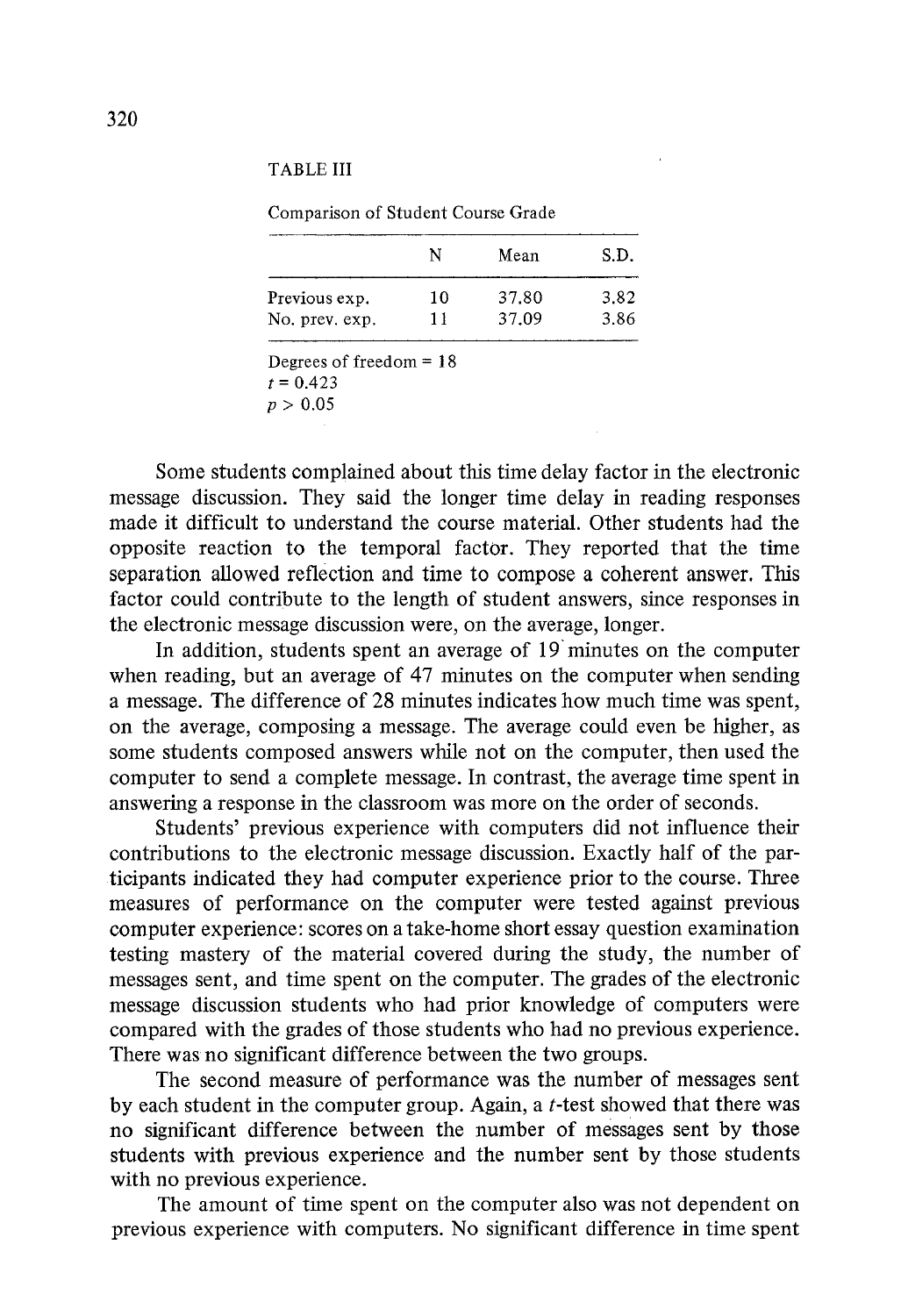|                | N  | Mean | S.D. |
|----------------|----|------|------|
| Previous exp.  | 11 | 1.18 | 1.17 |
| No. prev. exp. | 11 | 1.91 | 2.21 |

Comparison of Number of Student Messages Sent

Degrees of freedom = 15  $t = -0.964$  $p > 0.05$ 

### TABLE V

Comparison between Previous Experience and Amount of Time on the Message System

|                | N  | Mean | S.D. |
|----------------|----|------|------|
| Previous exp.  | 11 | 3.68 | 1.82 |
| No. prev. exp. | 11 | 3.28 | 1.90 |

Degrees of freedom = 19

 $t = 0.505$ 

 $p > 0.05$ 

on the computer could be attributed to having previous computer experience.

The lack of difference is particularly interesting as some students expressed the contrary opinion that previous experience with computers was a prerequisite to successful performance in the electronic message discussion group.

The amount of participation of students in the electronic message discussion differs from the amount of participation of those same students in classroom situations. The course instructor rated each student on a scale of 1 to 5 to indicate the amount of participation in face-to-face classroom interaction during the seven weeks following this comparison. These participation indicators for in-class performance were correlated with the number of messages sent and with time using the message system. There was a moderate degree of correlation. The Pearson product moment correlation coefficient between the participation in class and number of messages sent was 0.32; the correlation between in-class participation and time on the message system was 0.47.

We also compared the structure of discussion in the electronic and the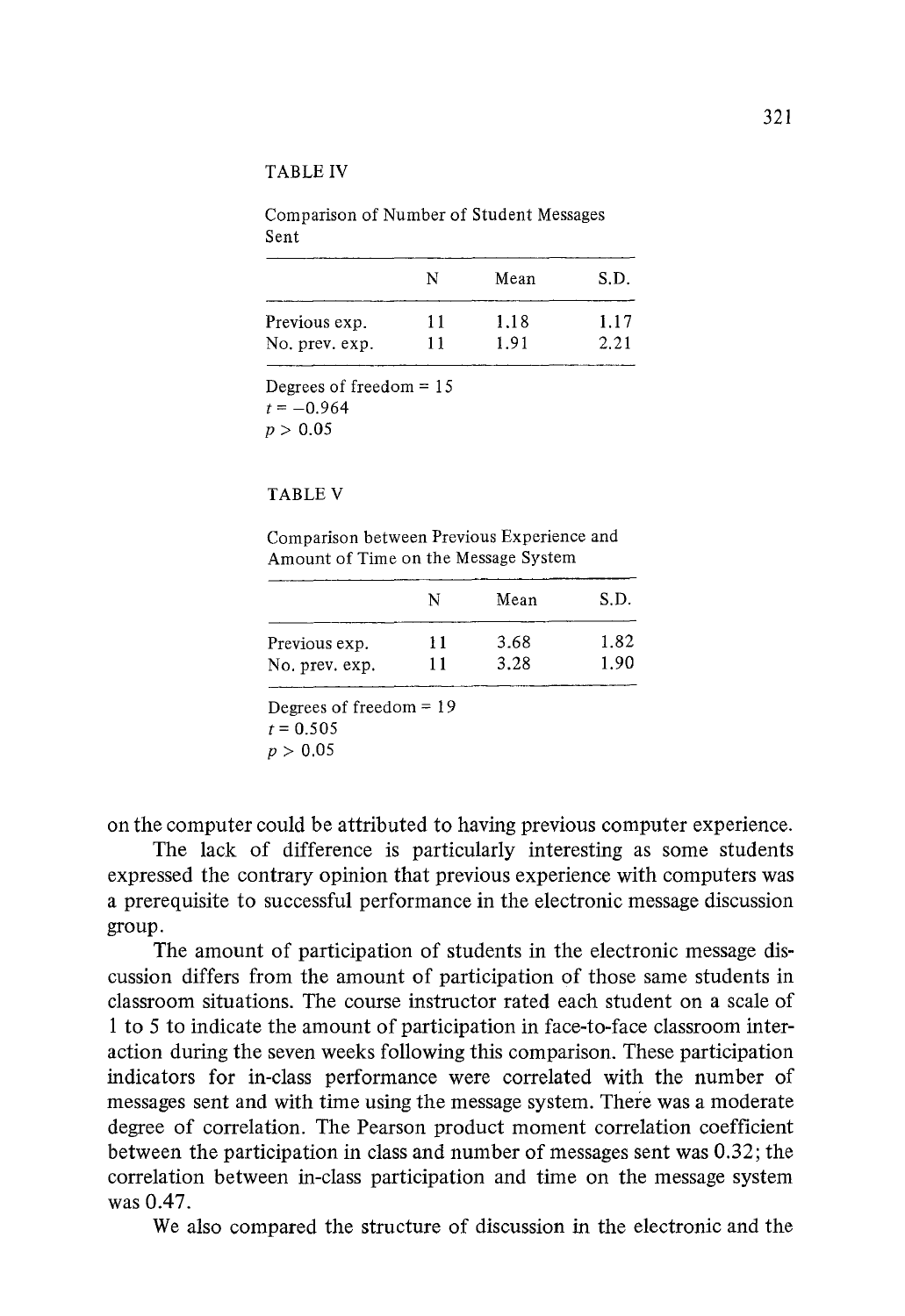face-to-face media. There were changes in both the location of procedural matters and the presence of evaluation. Also, the manner in which students responded was different in the electronic message discussion than in classroom interaction. The pattern of face-to-face interaction was not found in the electronic message interaction. The number of answers to each teacher question was also different in the message system discussion.

Mehan (1979), in his analysis of face-to-face classroom interactions, found that matters of procedure were clustered at the beginning and end of classroom lessons. The interiors of lessons are concerned primarily with instructional matters. In contrast, procedural matters in the electronic message discussion were scattered throughout the interaction. There were an equal proportion of procedural matters in the beginning, middle and end of discussions.

Another difference between the electronic message discussion and inclass interaction is in the structure of discussion. A number of investigators (Sinclair and Coulthard, 1975; Mehan, 1979) have shown face-to-face interaction in the classroom to consist of a sequential arrangement of initiation, response and evaluation acts. A typical sequence involves a teacher presenting a question, a student providing a response, and the teacher then providing an evaluation of the response. Various alterations can occur in the sequence, notably when incorrect responses are prompted by the teacher until a correct response is obtained, at which time a positive evaluation is given. Such variations reinforce the view that the sequential organization of classroom lessons is one of initiation, response, and evaluation  $(I - R - E)$ .

Here is a typical  $I-R-E$  sequence from our study:

Initiation. Teacher: ... so where would you put that in this categorization scheme? Is that a comment on the teacher, student, learning, knowledge, maybe all four? Go ahead.

Response. Student: She's reinforcing speed.

Evaluation. Teacher: Okay, okay. So the process of learning is concerned with repetition recall and definitely speed, that is, very quick learning.

The structure of the electronic message discussion differs in a number of ways from the 1-R-E pattern found in classroom interaction. In electronic message discussions, an initiation may be followed by multiple student responses. This leads to a pattern of  $I-R-R-$  with the number of student responses varying after each initiation. Little overt evaluation occurred in the electronic message discussion, although the presence of "covert evaluation" (Griffin and Humphrey, 1978) can not be discounted, as the act of going on to the next phase in a lesson can signal that the previous action was acceptable to the teacher.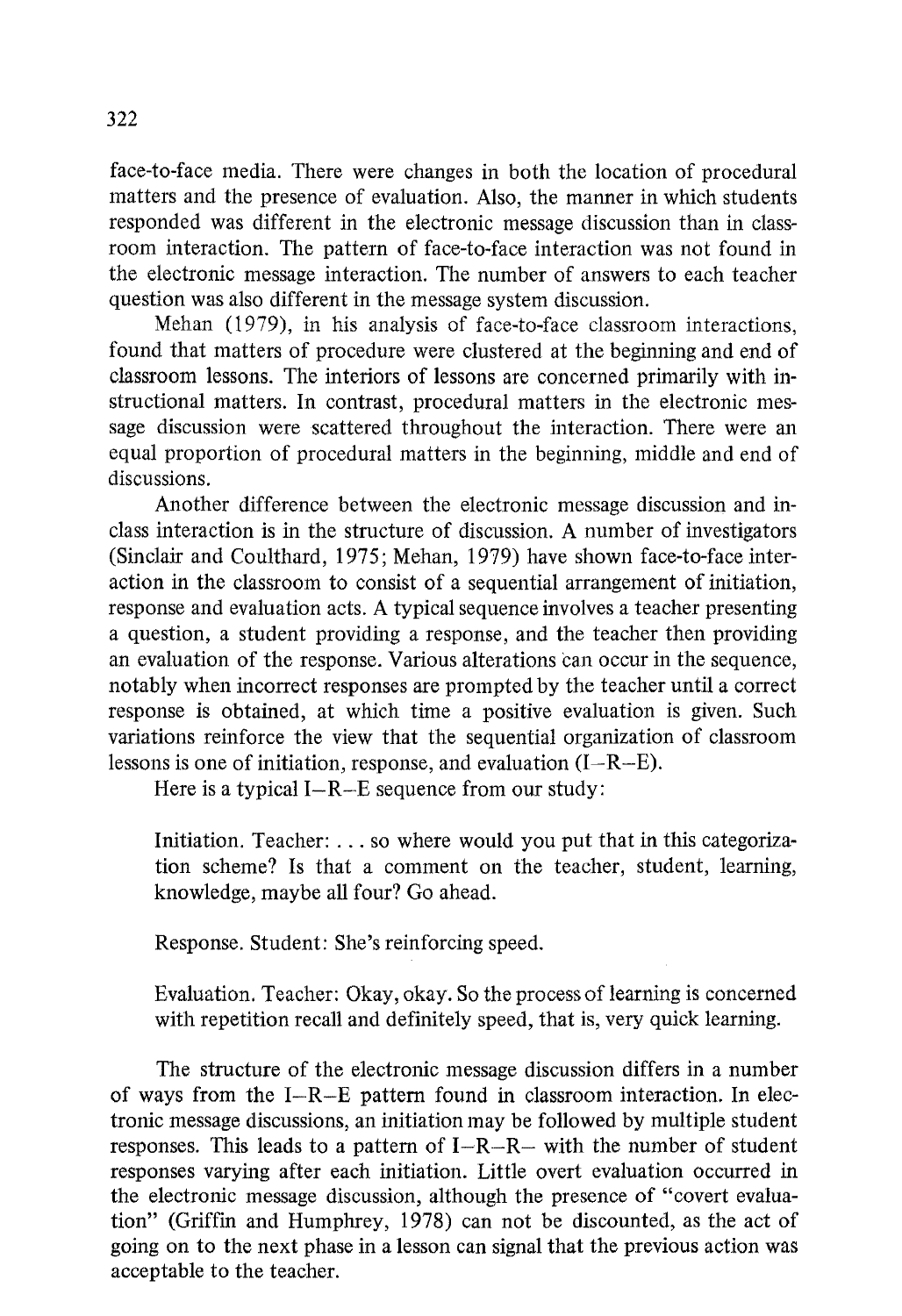An example extracted from the electronic message discussion of an extended  $I-R-R-$  sequence follows.

Teacher: ... I still need to know, in more fundamental terms, what "ethnography" means? ...

Student  $1:$ ... ethnography is the task of describing a particular culture. it involves the cultural experience, entering the field, doing field work, and describing a culture. it involves really getting in their and and experiencing it...

Student 2: .. .In response to and in addition to Laurie, I would add that characteristics of ethnography would include the cultural scenes, informants, categories, and meanings in relation to participants in a cultural situation. These things would also be important in describing a particular culture...

The absence of overt specific teacher evaluations in the electronic message discussion stands in contrast to face-to-face interaction. In classroom situations, the evaluation by the teacher almost invariably follows a student's response; in the electronic message discussion, few evaluations of individual answers occurred at all. A total of three individual evaluations were supplied by the course instructor over the three weeks of this experiment. These consisted of one or two word references in messages initiating further questions ("insightful", "perceptive", having taken a "good look").

The course instructor did provide two general evaluations. One came at the end of a topic of discussion: "The first set of questions that I asked seemed to generate an interesting array of answers, and dialog among class members." The other example of evaluation was another general comment: "the discussion .... has been very sophisticated, i think".

However, students in the electronic message discussion evaluated each others' responses with a higher frequency than seen in the classroom discussions. Student messages would refer to each other's comments: "In reponse to and in addition to Laurie .. "; accept each other's answers: "I thisnk that bill's answer is realy good. and I don't have anything to add."; comment on the overall discussion: "everyone appears to be doing well intellectualizing ... "; and admire one another's insights: "i also wantt tto say 'good point' to patti about ... ".

The linear pattern of sequential organization observed in classroom discussion is not recapitulated in the message interaction. In face-to-face interaction, there is generally one main topic on the floor with that topic controlled by the teacher. In the message discussion, a number of discussions were taking place concurrently with course material. Often many topics were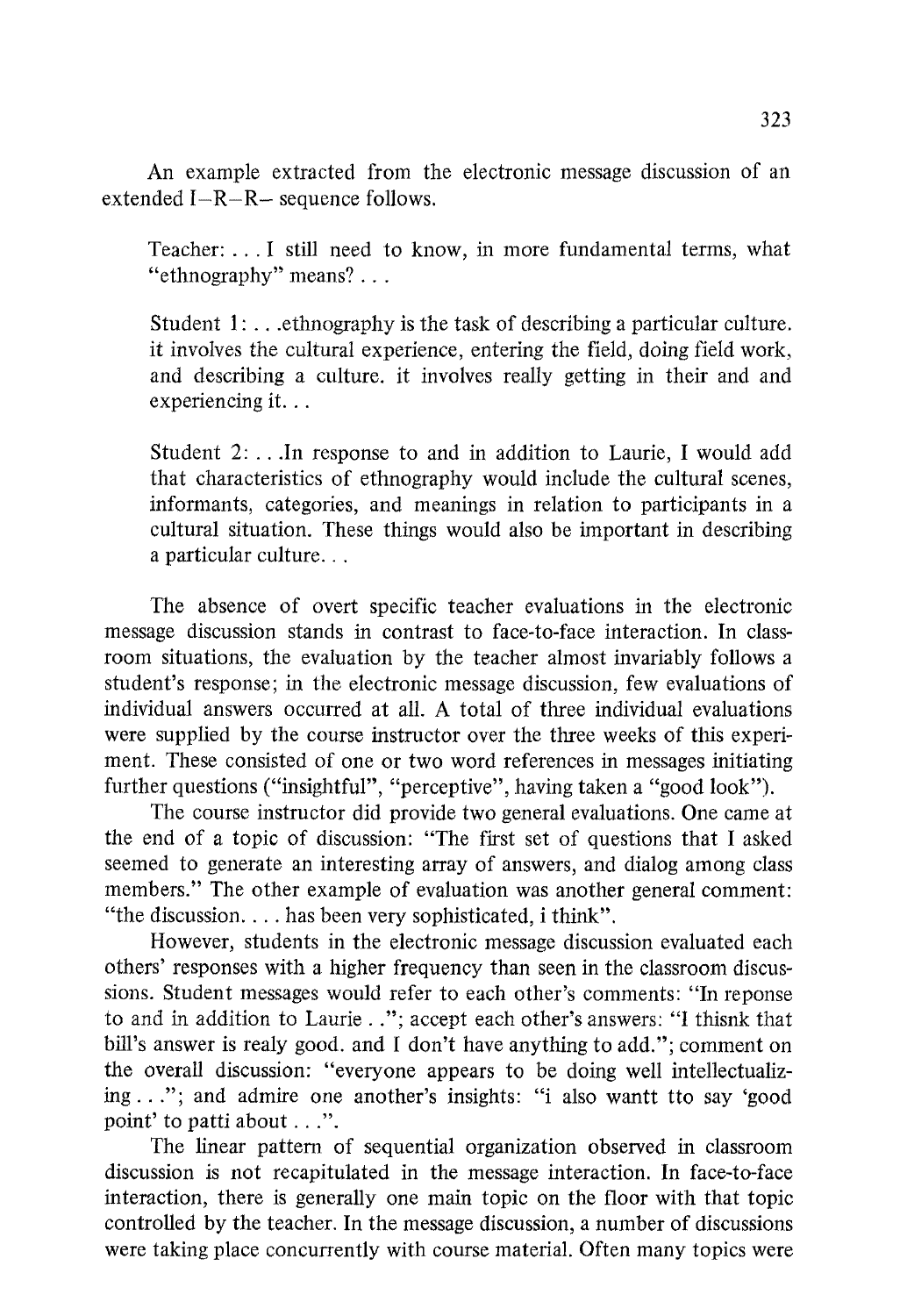discussed in the same message (see Example 2). Even though the course instructor used sequential questioning, students' discussions were overlapping and intersecting. Answers to questions superseded by the teacher's new topical questions continued to appear after the teacher informally closed the discussion: "Now I'd like to move on .... " The presence of multiple threads of discourse is documented in Black et al. (1982).

In face-to-face discussions, two recurrent turn-allocation procedures involve the selection of students by name to respond to a teacher's question, or, students are allowed to "bid" for the change to answer. In the electronic message discussion, turn-allocation was more open. Any student had the option to answer the teacher's question. Self selection of next speaker was the rule in computer discourse. The teacher never specifically asked a student to answer a given question, with one exception. In that one instance, the teacher was requesting the student to continue her exploration of a particular facet of the implications in a certain videotape: "Perhaps you could look at tape again to see if there is anything systematic happening there."

# **Computer Anxiety**

Many adults in our society currently suffer from "computer anxiety". Whether because of previous experiences with computerized billing, faulty computer reservations systems, or the agonies of batch processing, many adults are intimidated by any system called by the name "computer." This stands in marked contrast to children, who show no such anxiety. In three years of studies with elementary school children using computers, we have failed to see a single child showing any of the anxiety that we see in a substantial number of adults (Levin and Kareev, 1980; Levin, Boruta and Vasconcellos, 1982). We found that this "computer anxiety" existed for a number of the students in this university course.

In an attempt to control for the "Hawthorne effect" of introducing any educational change on performance, we split the class into two groups. Our original plan was to switch the two groups at the end of three weeks, having the message group then meet face-to-face and the in-class group use the message system. This would have allowed us powerful within and between group comparisons.

As the time to switch approached, we encountered resistance from some of the students in the class, which culminated in a meeting of the entire class. At that meeting it was decided to make the use of the message system optional: all students were free to come to class meetings and use the message system at their choice. The bulk of the resistance arose *not* from those students who were currently using the message system, but instead from those students who were *about* to be introduced to the system. These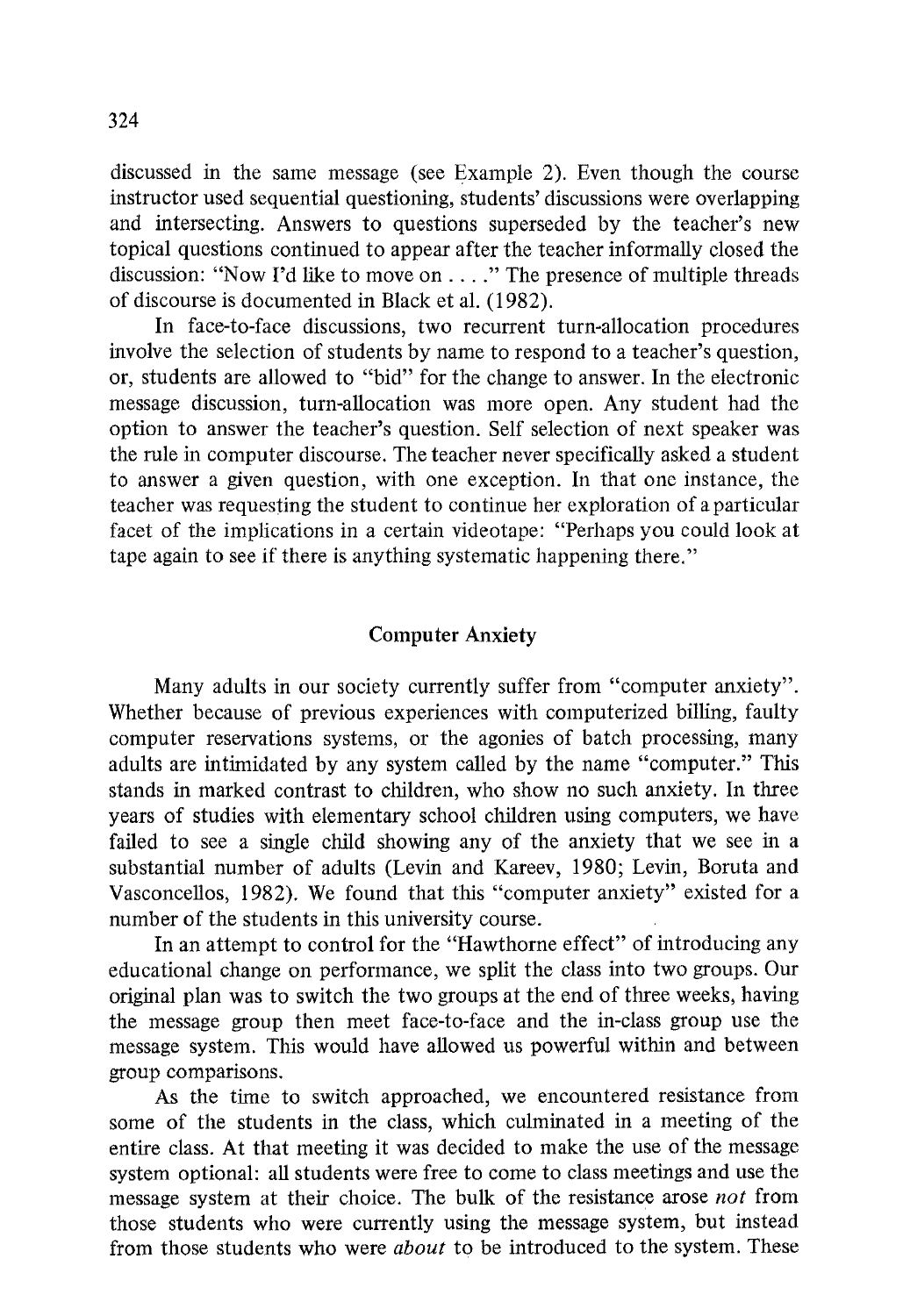students had three weeks to build up anxiety about using a computer system, without any direct experience on which to ground their feelings. "Computer anxiety" is currectly a significant factor to face when introducing new computer-based media to adults.

# **Recommendations**

How can electronic message systems be used for instructional purposes? Based on our experience in this project and others, we make the following recommendations:

*( 1) The course outline should be structured to take advantage of the multiple threads of course discussion possible in non-real time media.* Nonreal time media can support interaction consisting of multiple threads of discourse. However, by the very nature of the medium, interaction turns are separated by much larger time spans, thus stretching out a discussion over a longer period. These two features trade off against one another: course material can be covered in the same time as in face-to-face media only if the material is presented to the class with multiple threads of discourse, rather than the traditional sequential course organization. Thus, instruction in these new media benefits from a substantial re-organization of the course outline. Presenting multiple threads also can help students to consider the relations among the multiple topics.

*(2) The non-real time instructional interaction should be organized by using message headers.* How can this "skein" of simultaneous multiple threads be organized to keep it from becoming so tangled that the participants lose track of the interactions? A recommendation made by a student in our study turned out to help. She asked that participants indicate in the "subject" header of a message whether it addressed course substance or course procedure, and for substantive messages, which of the teacher's questions it was responding to. The message system itself can assist in this organizational work, as any message that is "answered" using the automatic answer command picks up the subject header of the previous message, carrying along the organizational label.

*( 3) The introduction of an electronic message system should encourage early use.* For use as an auxiliary instructional medium within a campus education setting, we recommend that the message system be introduced as an optional medium, but that each student be required to use the system at least once at the start. This approach, used successfully by Ron and Suzanne Scallon at the University of Alaska, Fairbanks, fits into a middle ground between the two approaches we have used here at UCSD. In the study reported here, students were forced to use an electronic message system, with little choice or justification. This led to anxiety and resistance from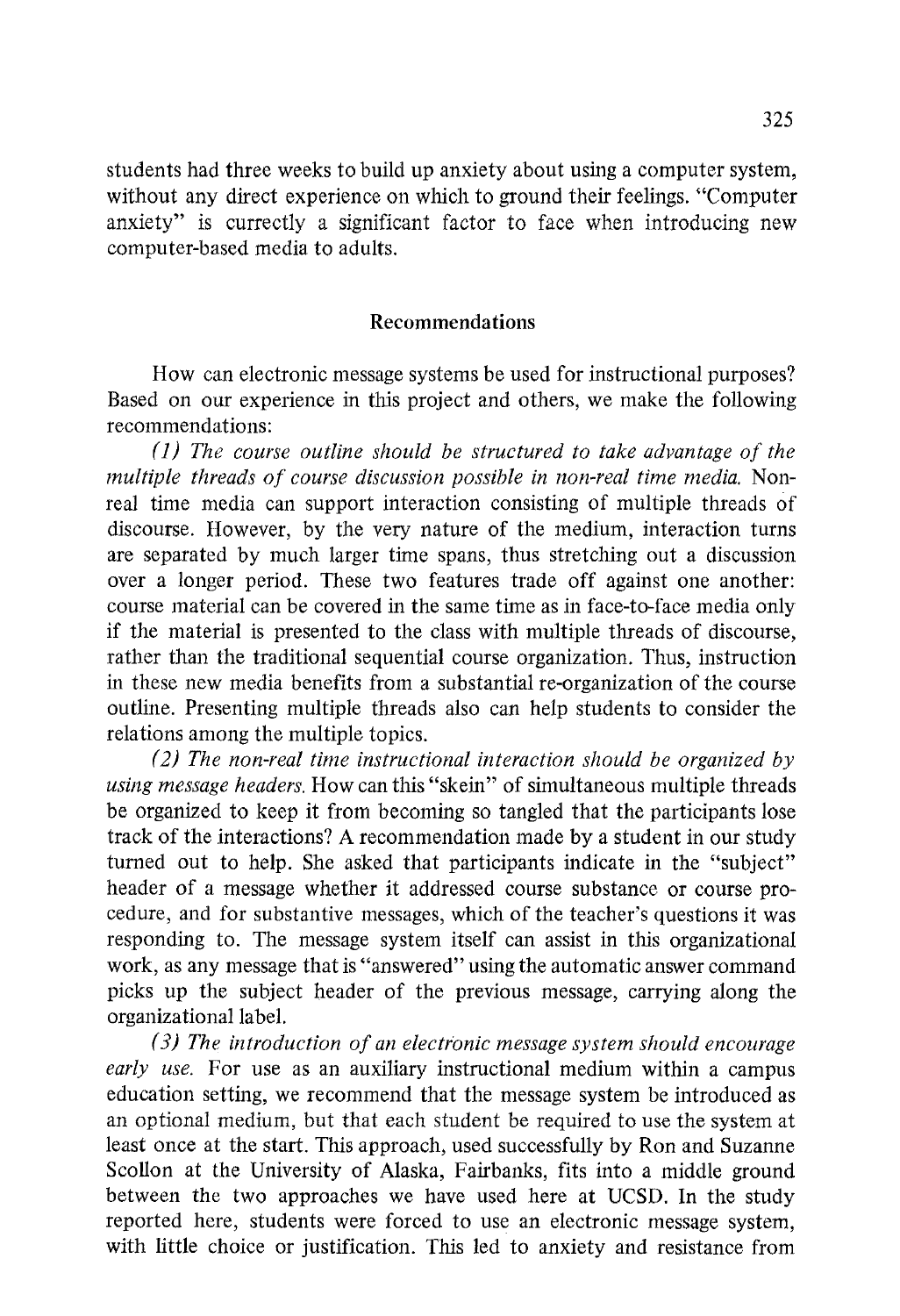some students. In other courses, we have made the use of the same system completely optional. In these courses, it was difficult to get an ongoing discussion going, as many students waited weeks before starting to use the system.

For use as a major medium in a non-centralized educational setting, we recommend that the system be introduced during an introductory face-toface session if possible, where each student is required to send at least one message.

Both of the above suggestions deal with the issue of how to start such an educational interaction from scratch, with a large number of people who have never used electronic message systems before. It is much easier to introduce one new member to an ongoing discussion, since the messages from others serve as important models of how to use the new medium.

In either case, it is important that a "help" mechanism be available, for when things go awry. A simple mechanism that worked in our experimental use is to have a person available (other than the teacher) to give help concerning the computer system. This "computer consultant" can be used through the message system itself, as illustrated in the helping examples presented in this paper.

## **Summary**

Our study of the use of an electronic message system for non-real time instructional interaction points to important differences between this kind of interaction and face-to-face interaction. Interaction via a non-real time message system showed multiple threads of discourse, a higher proportion of students' responses to teacher's initiations, and few teacher evaluations. However, students not yet initiated in the use of this system for instruction, expressed considerable "computer anxiety." Our experience with this new instructional medium leads us to make a number of recommendations about how it can be used for education. We believe the recommendations presented here for using the new non-real time media for education are valuable both for further research and for real educational applications.

# **Note**

The messages appear essentially as they were generated. Typographical errors have not been removed. The course instructor, to focus the intent of the students on the course material, not on writing particulars, wrote in his first message "(note that I can't type  $-$  so you shouldn't worry about that either)".